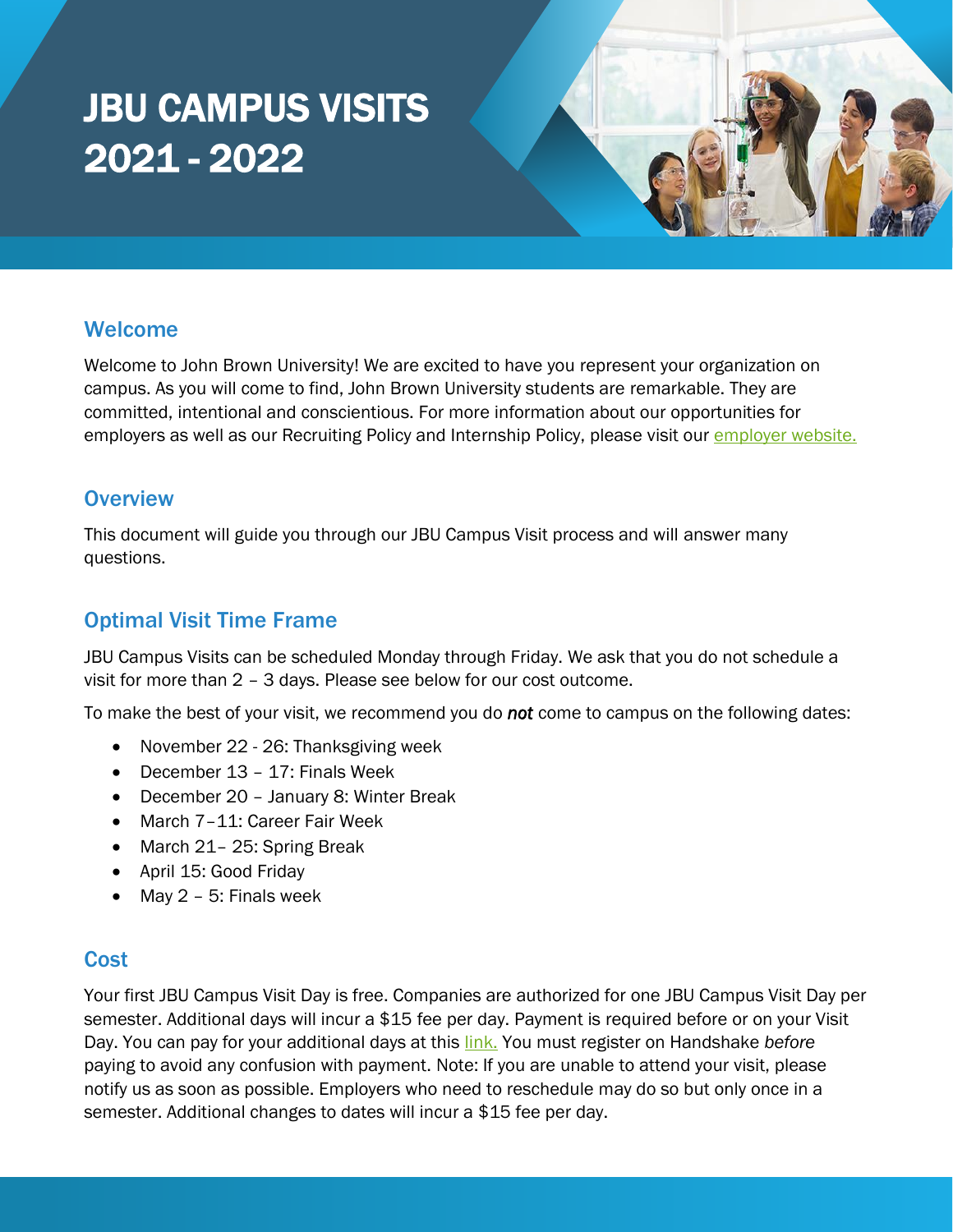## Securing Your Date on Campus

JBU Campus Visit Days are first-come, first-served. We require a minimum of two weeks' notice to prepare for your arrival on campus.

## Healthy Partnership Efforts

You will be sent an Employer Engagement Survey to your email after your visit. This survey is required to track our partnership efforts. Fill out this survey as quickly as possible after your visit. If you are planning on interviewing or hiring our students, send us an email at [cdc@jbu.edu](mailto:cdc@jbu.edu) and let us know. We hope to create a healthy partnership between JBU Career Development and our valued employers.

## Scheduling a JBU Visit Day

Handshake is JBU's career platform for all students and alumni to connect with businesses and organizations for jobs and internships. Registration in Handshake is required for JBU Visit Days. Following are the steps to creating a JBU Campus Visit (Employer on-site):

• In Handshake, click on the "Home" menu in the upper left-hand corner



• Choose the "Create an Event" button

**O** Create an Event

- All starred  $(*)$  fields are required
- *"\** Event Name" is Your Organization Name plus Visit Day (i.e. Company Visit Day)
- "Format" is "On-campus: My company is hosting this event at a school"
- "Host School" is John Brown University
- "Contact" is you or someone on your staff who will attend the event (they need to be registered in Handshake)
- "Type" is "Employer On-Site"
- "Start Date" and "End Date" are mandatory
- "Time Zone" is "Central Time (Us & Canada)
- "Description" is mandatory
- Your event is a Visit Day (please select "yes")
- Select the  $\begin{array}{|c|c|c|c|c|}\n\hline\n\text{Next Page} & \text{button}\n\end{array}$
- You will be asked a series of "Additional Questions." Please complete each question
	- Select the **Next Page** button
- Be sure to select "Save"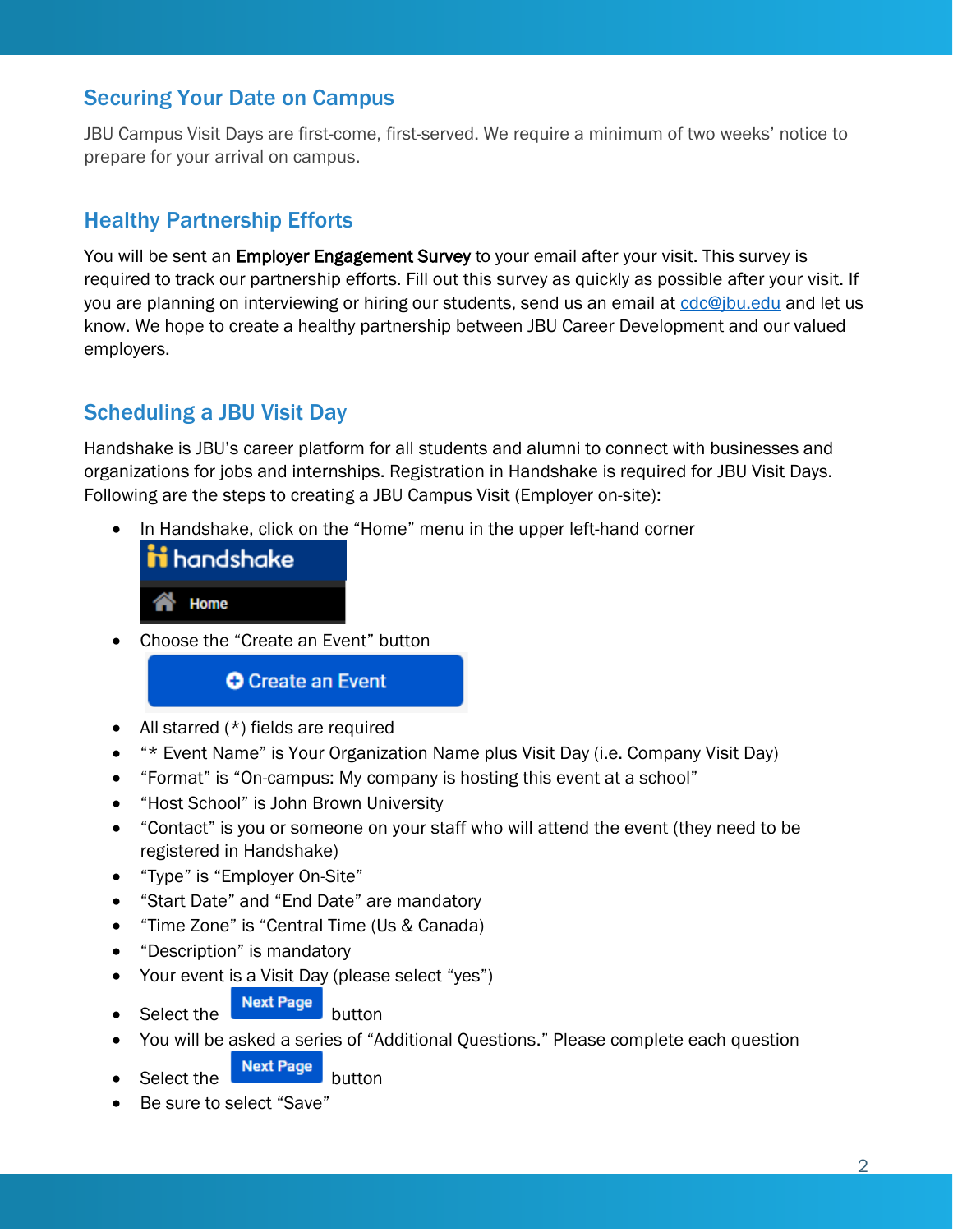## Information Sessions

Information Sessions are authorized by Career Development. Information Sessions are held in the evening, upstairs in the WSC and must be booked a minimum of two weeks in advance of your visit. Please contact Career Development at [cdc@jbu.edu](mailto:cdc@jbu.edu?subject=Campus%20Visit) for assistance. If you are scheduling an Information Session, you will also need to schedule a table in Walker to recruit for this session during the day. We do not recommend only scheduling an info session. We will invite students but are unable to guarantee students at your Information Session. Most employers choose to have a recruiting table in Walker during the day. *Information Sessions are not for Interviews.* To schedule an interview session, please see below.

## On-Campus Interviews

Career Development is dedicated to capturing the efficacy of our JBU Campus Visit Days. As such, we ask that all employers notify us of any on-campus interviews as well as the results of those interviews. You will need to schedule an interview session through [Handshake.](https://app.joinhandshake.com/interview_schedules) Please follow this link to create an interview session. We would like to know how many students were interviewed and how many students were offered positions. If you want your Interview Session to be promoted, you will also need to schedule a separate event (employer on-site) for the promotion of the interview room and also schedule the Interview Session (this is a schedule). You could have up to three events scheduled for one day (Recruiting Table in Walker, Event for the Interview Room for Handshake promotion, and Interview Session (this is the schedule). Please email [cdc@jbu.edu](mailto:cdc@jbu.edu) if you would like us to give you a call to explain this process. Following are the steps to creating a JBU Interview Session in Handshake (please see Scheduling a JBU Visit Day for the room of the interview session if you want this promoted by us):

## Scheduling an Interview Session at JBU

Registration in Handshake is required for employers to request any on campus interview sessions. The following steps will walk you through the process to request an interview session:

• In Handshake, click on the "Home" menu in the upper left-hand corner.



• Choose the "Request an Interview" button.

#### **O** Request an Interview

- All starred  $(*)$  fields are required.
- "\* What school would you like to interview at?" It is the name of the school/university. You can type the name of the university "John Brown University", or select from the list of universities that is displayed.
- "Who from your company will be attending this interview?" This is you or someone on your staff who will be the interviewer. You can type the names of the people from your company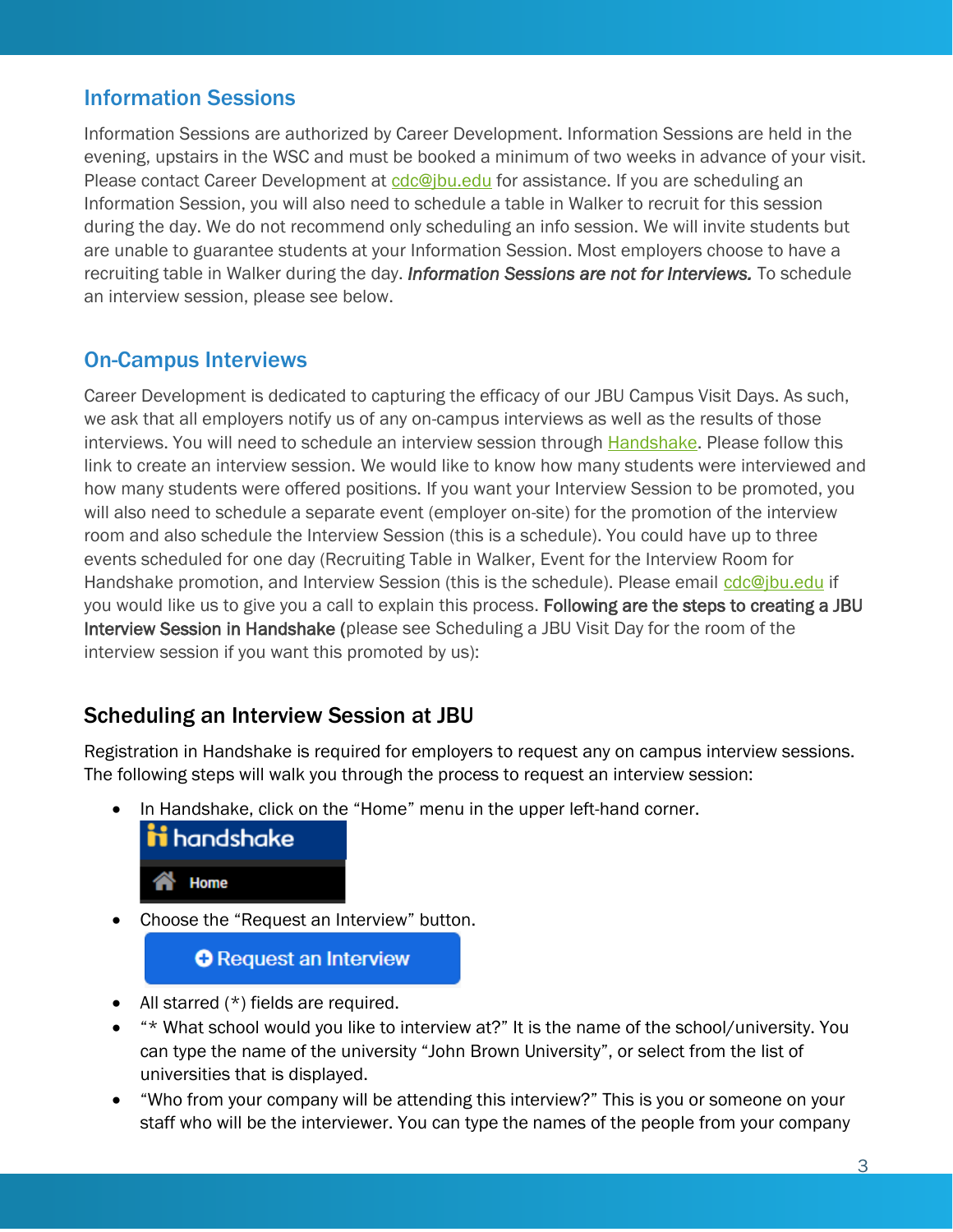that will be participating and they will receive a notification about the interview session (They need to be registered in Handshake).

- "Interview Schedule Name" It is the specific type of interview you will be conducting. Example: "Spring Internship Interviews"
- "Interview Schedule Description" In this section you will provide further details regarding the schedules of the interviews you are requesting.
- "Only allow students to apply to one job attached to this interview schedule?" This option is available for you when more than one job is attached to the schedule.
	- $Next$
- **Select the button.**
- In this section, you will select a day for the interview session (Select the days that are available).



Once you select the date, another window will be displayed.

- "\* Date" The date you selected from the previous step will be displayed. Date can be changed by clicking on the date or calendar.
- "Alternate Date" You will provide any alternative dates for the interviews.
- "\* Requested Room Count" It is the number of rooms you will need for the interview being requested. Make sure you only request rooms that you will need.
- "Details" Any further details may be added under this section.
	- **Add Date**
- Click "Add Date"

Once data and rooms requested are selected, scroll down to "Review Selected Interview Dates."

- "Choose Your Preferred Timeline" Read carefully the description of the two options, "Room Only Interview" and "Preselect to Alternate – 30 Day Student Application Period" and select the option that you prefer for your timeline.
- "Select Your Interview Slot templates" It is the time slots you would like for your interviews. Select from the slots that are displayed.

**Full Day 20 Minute Schedule** 

#### 10:00 Am EST - 6:00 Pm EST Average Of 20 Minutes Each

This slot configuration contains 19 slots that are 20 minutes each from 9:00 am - 5:00 pm. Also included are two 10 minute breaks (10:40 - 11:00am, 3:20 - 3:40pm) and one hour for lunch at 12:00pm.

- $\begin{array}{|c|c|c|}\n\hline\n\end{array}$  **Next >** button.
- "Attached Jobs" This is the jobs you would like to attach. You have the options to: Create a New Job, Copy Job Details from a previous one, or Use an Existing Job.
- Once you have filled out the job details, select
- A review will be displayed for you "Request Interview Schedule." Make sure the information for the interview session being requested is accurate.

 $Next >$